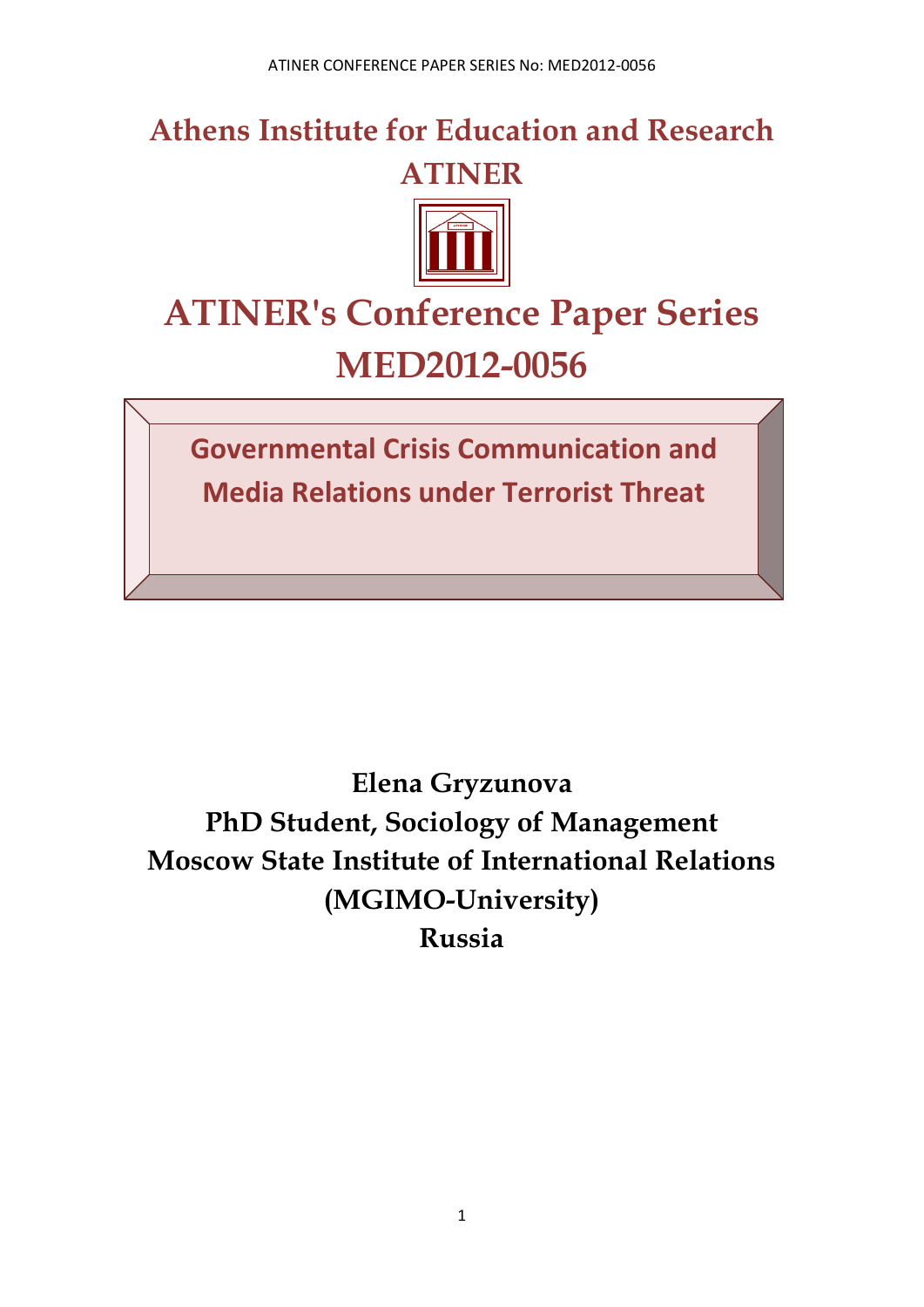Athens Institute for Education and Research 8 Valaoritou Street, Kolonaki, 10671 Athens, Greece Tel: + 30 210 3634210 Fax: + 30 210 3634209 Email: info@atiner.gr URL: www.atiner.gr URL Conference Papers Series: www.atiner.gr/papers.htm

Printed in Athens, Greece by the Athens Institute for Education and Research. All rights reserved. Reproduction is allowed for non-commercial purposes if the source is fully acknowledged.

ISSN **2241-2891**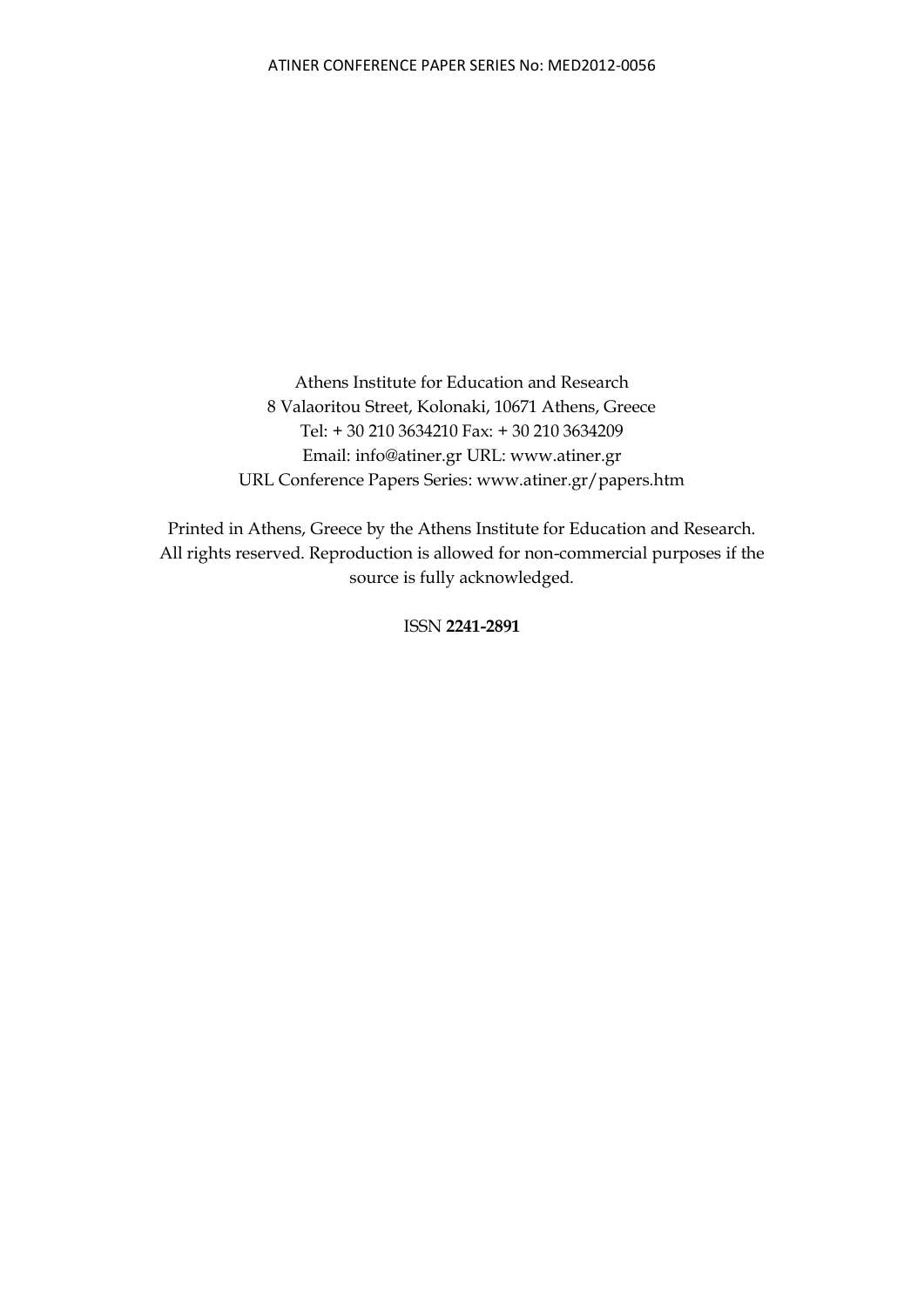## An Introduction to ATINER's Conference Paper Series

ATINER started to publish this conference papers series in 2012. It includes only the papers submitted for publication after they were presented at one of the conferences organized by our Institute every year. The papers published in the series have not been refereed and are published as they were submitted by the author. The series serves two purposes. First, we want to disseminate the information as fast as possible. Second, by doing so, the authors can receive comments useful to revise their papers before they are considered for publication in one of ATINER's books, following our standard procedures of a blind review.

Dr. Gregory T. Papanikos President Athens Institute for Education and Research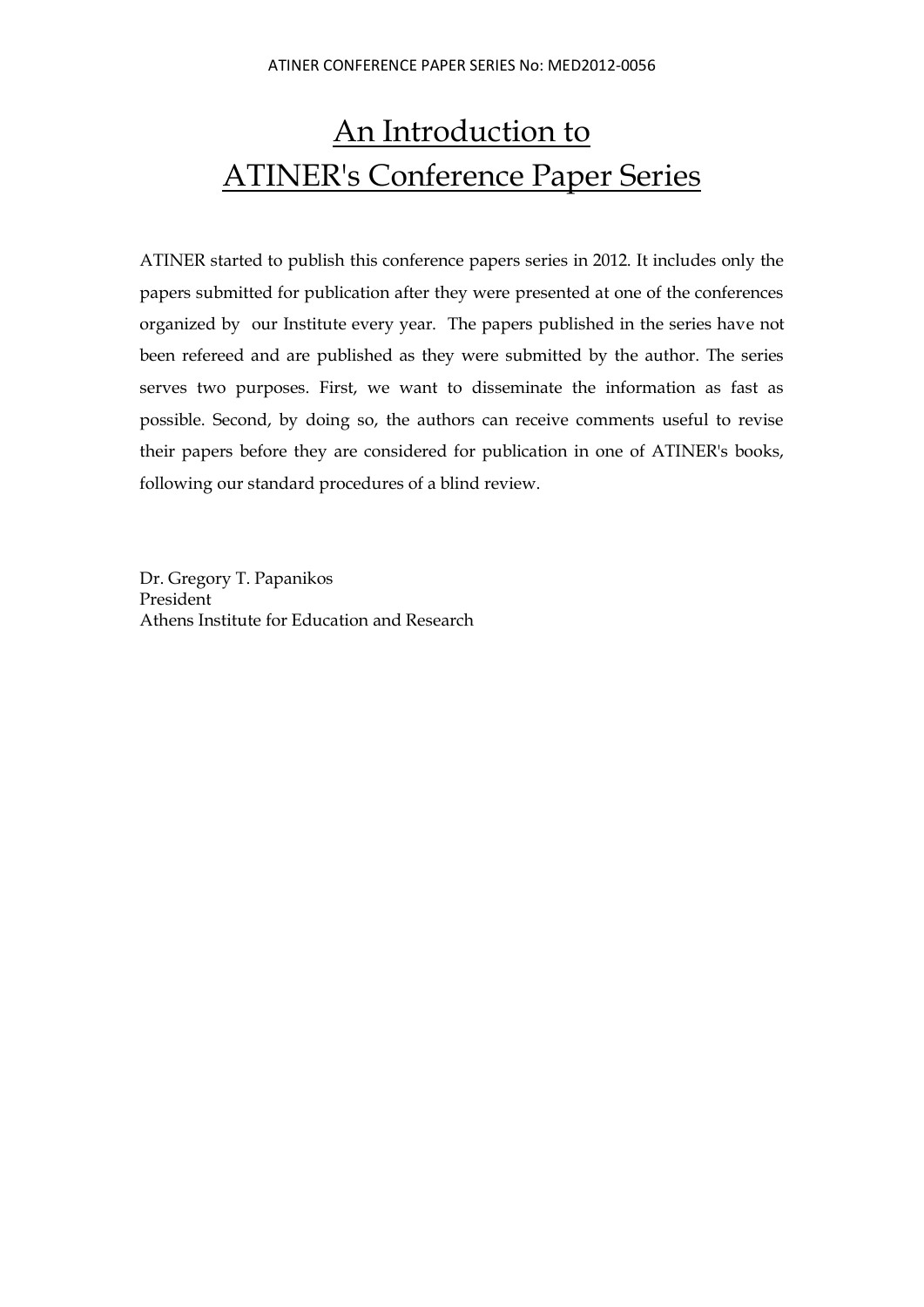This paper should be cited as follows:

**Gryzunova, Elena** (2012) "**Governmental Crisis Communication and Media Relations under Terrorist Threat**" Athens: ATINER'S Conference Paper Series, No: MED2012-0056.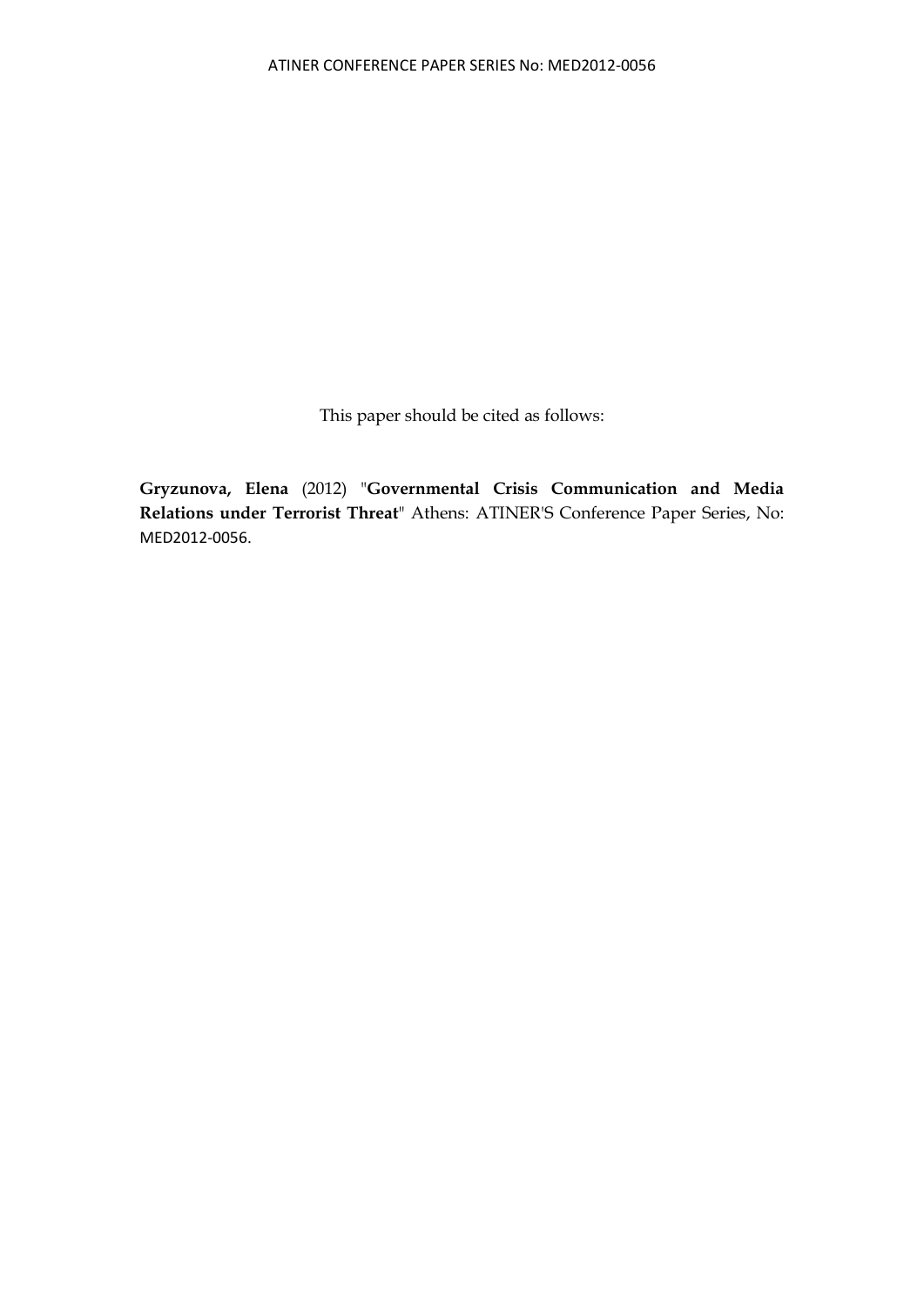#### ATINER CONFERENCE PAPER SERIES No: MED2012-0056

## **Governmental Crisis Communication and Media Relations under Terrorist Threat**

## Elena Gryzunova PhD Student, Sociology of Management Moscow State Institute of International Relations (MGIMO-University) Russia

#### **Abstract**

The dramatic societal changes such as globalisation and information revolution transformed terrorism into a huge security challenge at the turn of the millennium. Though 9/11 is usually perceived as the dividing line, Russia has started experiencing a large-scale terrorism-provoked societal crisis several years before the notorious date.

Today's widespread global terrorism is a product of informational age because terror is a communication act, a means to transmit messages to the authorities through the mass media and the key audiences. The terrorists use the potential of 'mass selfcommunication' (Castells, 2009) in the new social media that enables them to broadcast a large amount of data which can be also widely republished by the traditional media. Content analyses of the mass media show that journalists are often responsible for provoking panic, victimization and collective stress within the community (Altheide, 2002, 2009). That is why media relations are one of the most important actions in anti-terrorist policy.

The paper represents multidisciplinary analysis of terrorism in terms of social disruption and crisis followed by recommendations for governmental communication strategies. Most crisis researches classify terrorism as a crisis of malevolence and a conflict-type crisis. Crisis management expert Paul Shrivastava (2005) qualifies terrorism crisis as a particular crisis type that needs special research and response strategies. The article gives examples of crisis communication and media relations of the Information Policy Department of the Presidential Administration of Russia during the Chechen terrorist threat crisis during the years 2000-2004.

**Contact Information of Corresponding author: [mail2.elena@mail.ru](mailto:mail2.elena@mail.ru)**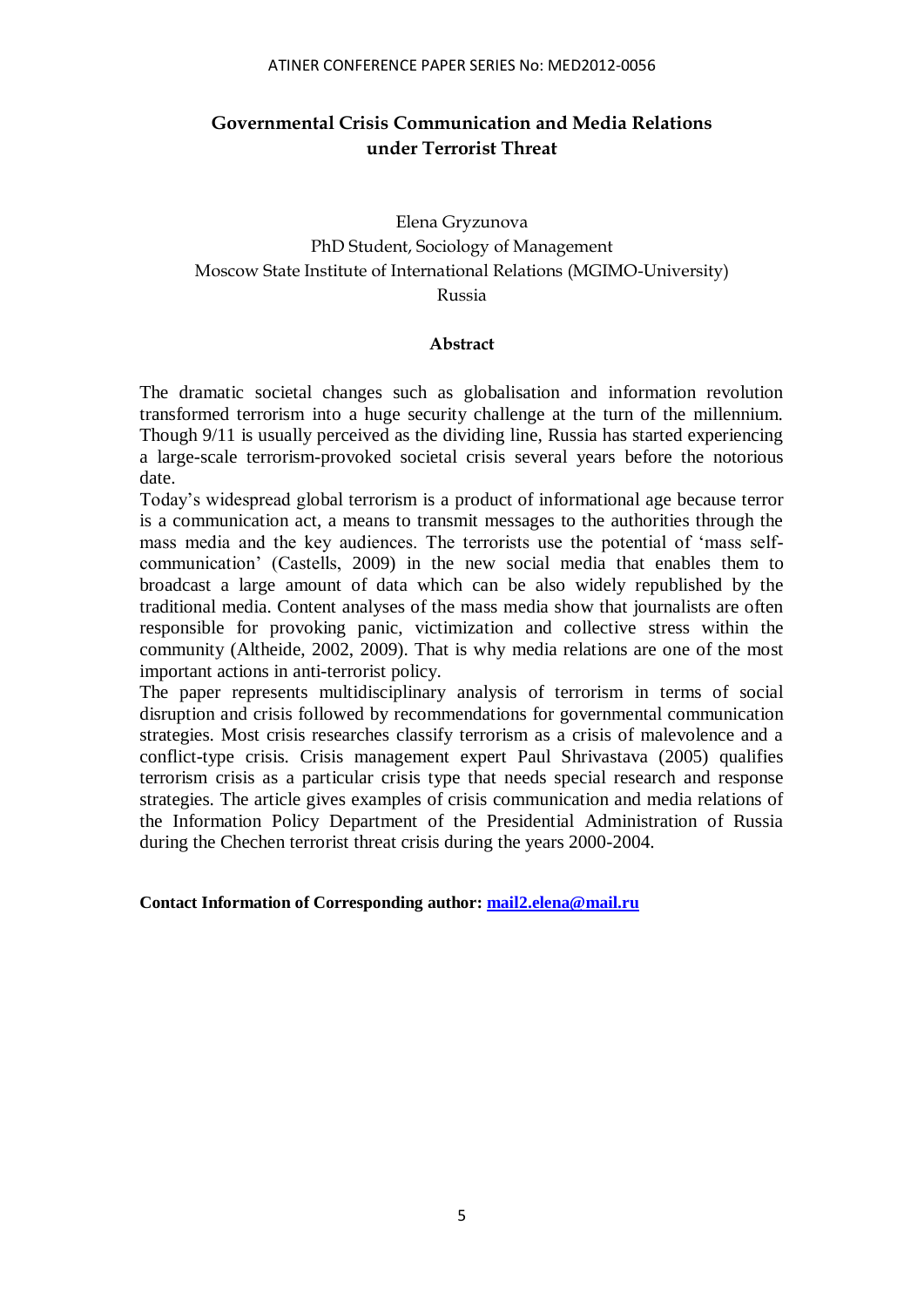#### **Characteristics of Modern Terrorism**

Terrorism is not a new phenomenon. However, the characteristics of modern terrorism transformed it into a huge security challenge to national states as well as to the global community at the turn of the millennium. Terrorism can be defined as violence that consists in itself a threat of more violence designed to cause social disruption, panic and victimization within the community for the purpose of political change. One of the world's most renowned counter-terrorism experts Brian Jenkins (1974) calls terrorism 'theater' because the show itself is the weapon, not the bombs. Terror acts do not reach their aims if they do not become notorious. Terror is a communication act, a means to transmit messages to the authorities. Terror acts are usually widely broadcasted because they represent an ideal media product depicting sensation, conflict, alarm and grief. The target audience of terror is the authorities. There are also several key groups in the audience of terror communications.

One of the key groups is a sympathizing group that can be divided in two subgroups. The major subgroup does not support terrorists' methods but find their aims justified. By pointing at so-called objective reasons of terror acts (for example the right of national self-determination) they socially legitimize terror through general values. The other subgroup which totally identifies itself with terrorists and realizes their success as its own represents the recruiting base for terrorists.

The largest key group of terror is the victimised group which sees the terror as a threat to life and wellbeing. These people are the object of victimization that causes either destabilizing social behaviour leading to social disruption like panic or violence or joining the sympathizing group in their demand of concessions to terrorists.

There is also a special key group of international governments and transnational organizations that can influence the authorities of a terrorised country in a way advantageous to terrorists.

See Figure 1 for the scheme of the above description.

Major factors that influenced the characteristics of terrorism at the turn of the millennium are connected to the drastic changes such as technical progress in general, information revolution and globalisation.

Information revolution and the creation of the cyberspace provided terrorist organizations with unprecedented mechanisms of information monitoring (from open resources as well as from closed ones by hacking them), money collecting, recruiting all over the world and creating ramified networks of internal communications with the possibility of staying anonymous and external communications by broadcasting audio, video and text content to large audience (Thomas, 2003). In case of such notorious organizations as Al-Qaeda and similar groups the messages are usually duplicated by the traditional media. The Internet also gives terror groups the possibility to launch disinformation campaigns within the community in the guise of independent opinions using the tools of 'mass self-communication' (Castells, 2009) such as blogs, forums and social networking websites.

Globalisation produced the phenomenon of international terrorism characterised by multinational recruits, bases situated in different countries, terror acts prejudicing the world community. There is a process of consolidation and integration of terrorist organizations that are ideologically similar.

Today's terrorism is aimed at mass mayhem among the civilian population. Random choice of victims and widespread broadcasting of the crime make the victimization total: no country and no person can feel absolutely safe from a possible terror act.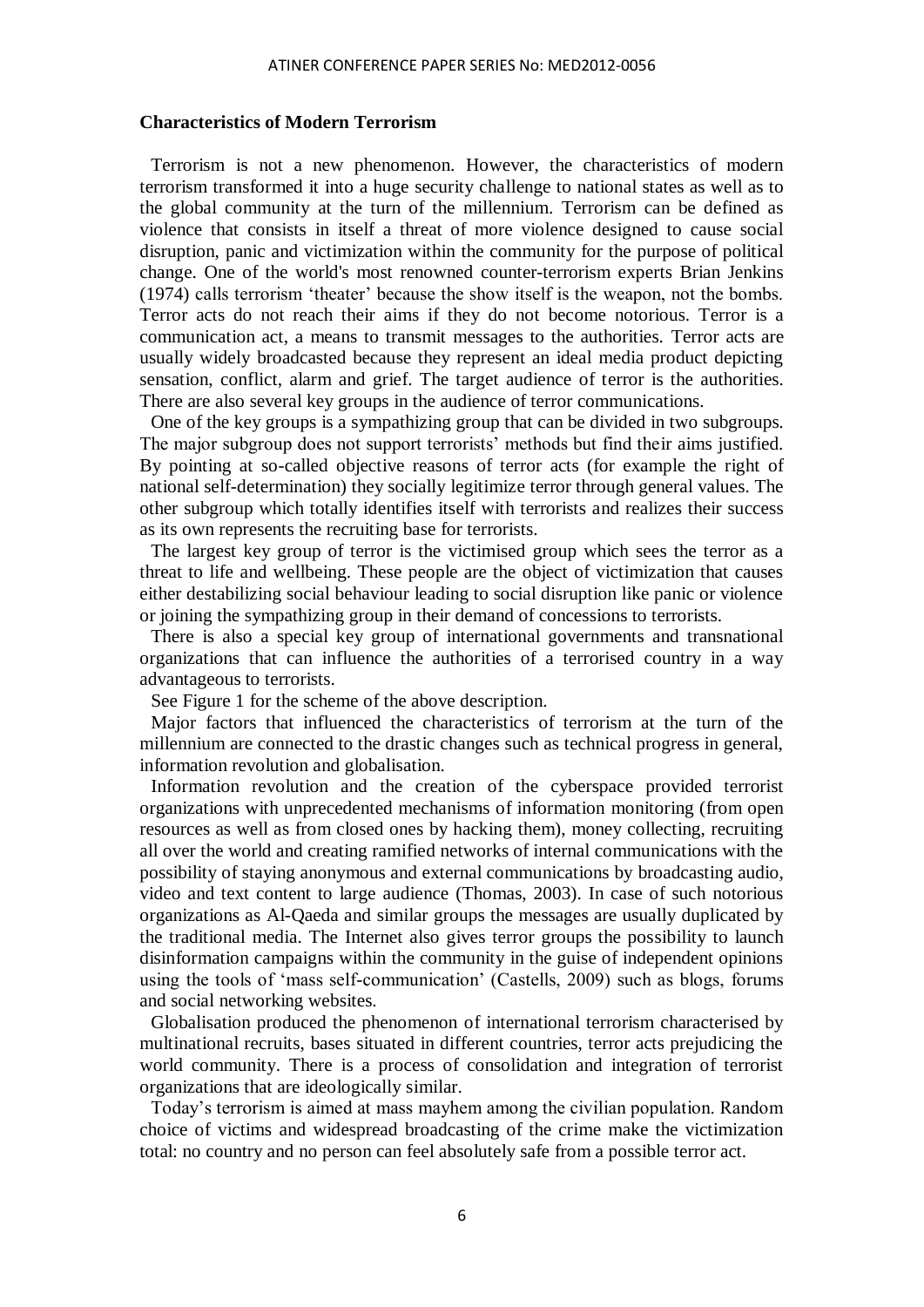Modern terrorism has a special tendency of increasing religious motivation as compared to political one. The matter is the emerging ideology of so-called 'Islamic extremism (fundamentalism)' or 'jihadism'. The subject needs special attention because the use of these terms is not only a factual mistake but also one of the blunders in the antiterrorist communication policy. Instead of dividing terror ideology from Islam as its distortion, the use of these concepts mistakenly puts terrorism in the bosom of Islamic religion. That is the unpremeditated input that some political leaders (Netanyahu, 2001), scholars (Bockstette, 2008) and journalists (Cullison, 2012) make into the propaganda of terrorism among the ignorant and easily influenced members of the Muslim community. However, there exist profound studies of the incompatibility of Islam and terrorism from the perspective of Islamic law and history that can be used in the antiterrorist communication among Muslims (Capan, 2004).

The misconceptions are generally connected with two Islamic terms: *'jihad'* and *'shahid'.* The term *'jihad'* is wrongly translated as the 'holy war' though there is no such a conception in Islam (war cannot be holy, it can only be justifiable when defensive). *'Jihad'* means 'righteous zeal on the way of God' that can be manifested in many ways. 'Big *jihad*' means self-perfection, 'small *jihad*' can mean defensive war that is regulated by norms prohibiting killing of civilians. *'Shahid'* means a martyr that was killed heroically for a righteous aim. Suicide is proclaimed a sin as well as killing innocent people (Capan, 2004). Thereby suicide bombers are literally not *'shahids'* on *'jihad'* and calling them that way in antiterrorist rhetoric haloes them instead of condemning which means talking the same language as the terrorist propaganda.

Sociologists study terrorism from different perspectives. One of them is the view of terrorism as an alternative way of social control 'from below' through fear, conflict and victimization of the society (Black, 2004; Chriss, 2007). The goal of terrorism is usually destabilisation or even demolishing of the existing mechanisms of social control (informal values and formal regulations) and of the social structure in general. There are four levels of social disruption and its prevention. The governments should use the means of communication on these levels to oppose a manipulation of any kind, including terrorism.

The first social level concerns an individual as a citizen. Any intervention on this level can cause either political extremism or, on the contrary, political apathy. Terror acts can form distrust to the authorities, a wish to change the state system or leave the country. Communications of the state on this level should be aimed at forming patriotism, civil consciousness and confidence in the government. Since political confidence is based on both affective and cognitive factors it is important to combine image making with efficient news making and response to disinformation. Communication channels are the media, mass culture, educational institutions, social and cultural organizations, especially for young people.

The second level of social disruption is aimed at an individual as a personality. Manipulation on this level can cause serious harm. Terrorists can provoke uncontrolled mass fear paralyzing and hampering adequate perception of reality, panic, apathy or spontaneous aggression. The level can be protected from any manipulation in general by forming strong ethical values, revival of cultural heritage and improving the people's educational level through mass-media, special events, offline and online libraries and other institutions. As far as the terrorism in particular is concerned people should be informed of all its psychological threats and manipulation mechanisms. Ways of personal and mass psychological rehabilitation after terrorist acts should be established.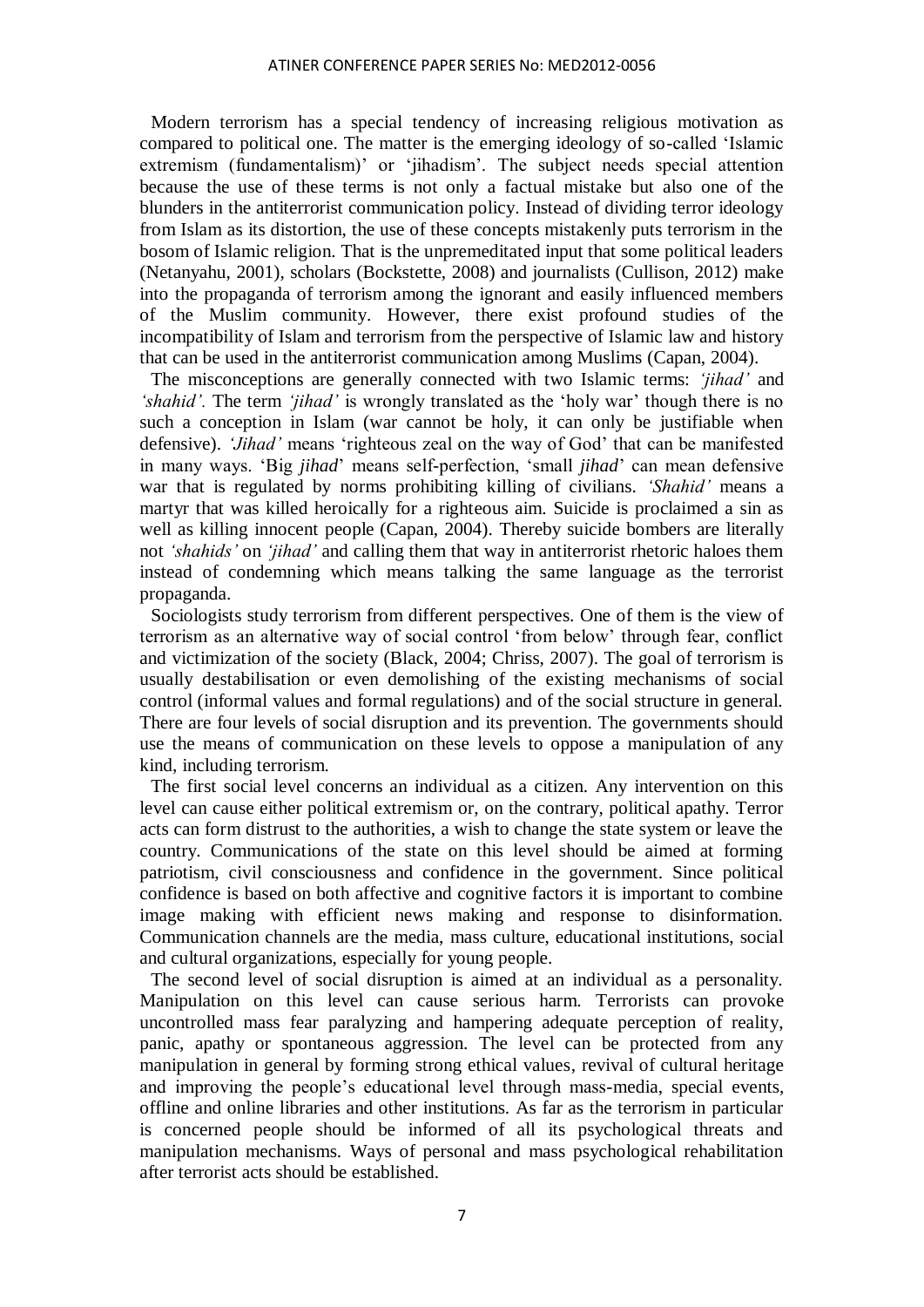The third social level concerns groups (social, ethnic, religious and so on) and group behavior. Terror activity can cause hostility between groups if some of them are victimized and others are associated in mass consciousness with terrorists. This can lead to conflicts, violence, genocide, separatism and other social convulsions that represent serious threats to national security. The government needs to argue away the terrorists' activity in favor of any social group except for themselves (the Russian anti-terrorist campaign had a motto that terrorism has no nation and no religion). As for the general measures, it is necessary to favor comprehensive dialogue between groups and create a consolidating ideology that should be pluralistic and based on fundamental values, open for any positive innovation but protected against manipulation.

The forth social level is the society itself. The control on this level is gained when the complex of three previous levels is under control. The loss of governmental control on this level can lead to total demolition of a social structure manifested most often in revolutions and civil wars. That is why it is necessary to take preventive measures especially against terrorists' manipulation.

#### **2. Governmental Crisis Communication under Terrorist Threat**

Crisis is an unpredictable 'perceived disruption' (Boin, 2005) of a social unit which threatens its integrity, reputation or survival, 'challenges the public's sense of safety, values or appropriateness' (Sapriel, 2011) and requires immediate action under the circumstances of uncertainty, urgency and increased attention. A crisis can have either an objective or a subjective reason. It can be based on a real event as well as on a rumor or a willful disinformation. The objective and subjective sides are interconnected so the crisis extends on both. That is why from the sociological point of view a crisis can be studied from two main paradigms which represent its two different sides: objective disruptions (structural functionalism) and subjective perceptions (symbolic interactionism).

From the point of view of structural functionalism crises are 'disruptions of normality' which happen 'when the institutional structure of a social system experiences a relatively strong decline in legitimacy, as its central service functions are impaired or suffer from overload' (Boin, 2005). From the subjective symbolic interaction perspective a crisis exists in a symbolic field of collective perceptions. 'We can only speak of a crisis if the actors in question perceive the situation as a crisis' (Boin, 2005) and 'stakeholders will react to the organization as if it is in crisis' (Coombs, 2007), no matter how serious or not the objective disruption is. Crisis can be based not only on a real accident but also on a rumor or a willful disinformation that can cause real damage because of the stakeholders' actions (Wynter, 1993). That is how the objective and the subjective sides of a crisis are interconnected.

If we take a terror act as an example of this objective-subjective concept we can see that it strikes only once in the objective field (deaths, injuries, economic losses, etc.) but it can strike over and over again in the subjective field with every rumor, every new conspiracy version or new piece of information about governmental security failures. The creeping effects of terror crises can cause further socio-political disruptions such as conflicts, protests and so on. That is why counterterrorist crisis communication is so important.

Most crisis researches classify terrorism as a form of a crisis of malevolence which happens 'when some outside actor or opponent employs extreme tactics to attack the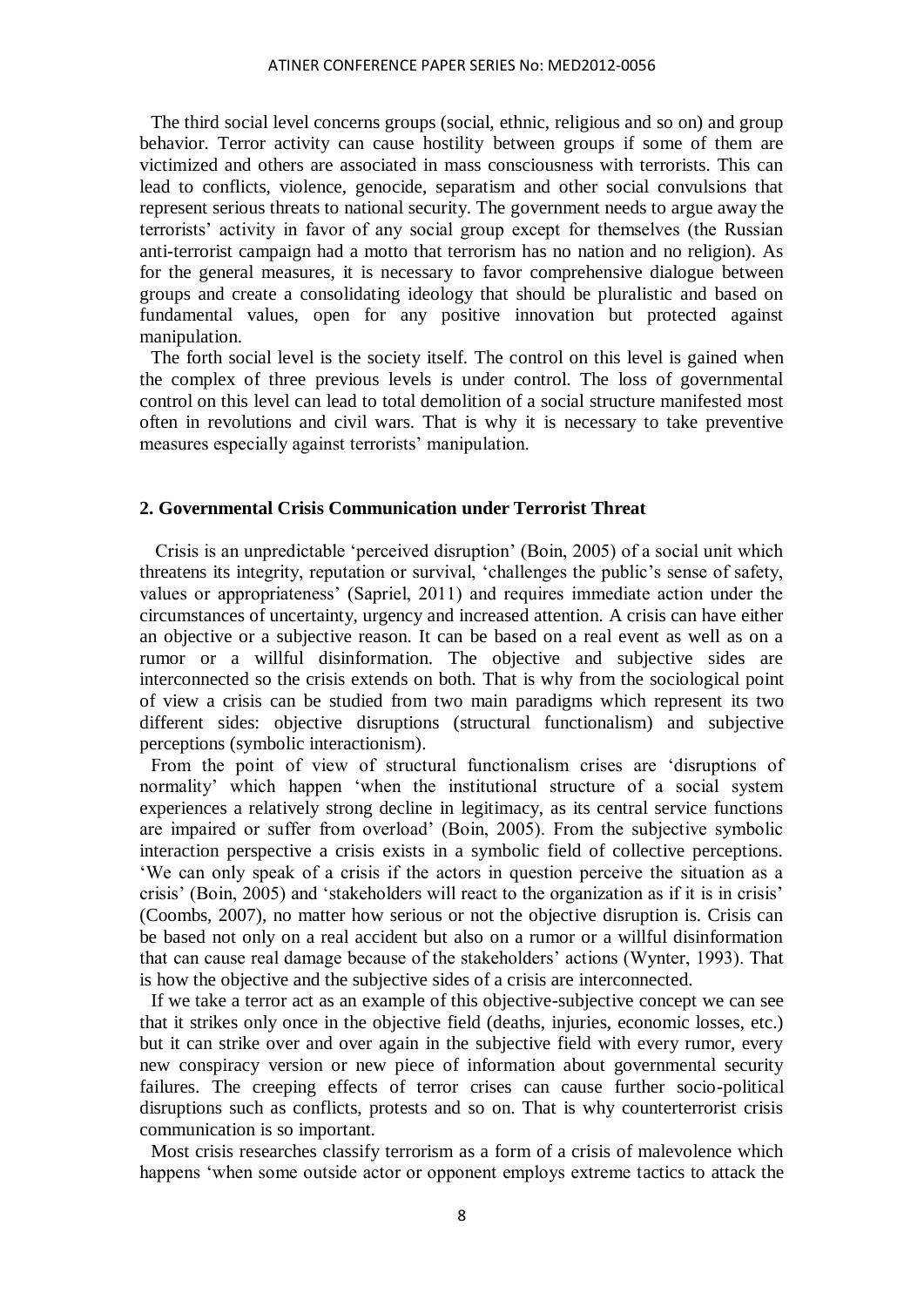organization' (Coombs, 2007). Otto Lerbinger (2012) emphasizes that 'terrorist acts committed against governments are the clearest expression of malevolence, with the September 11, 2001, attack on the twin World Trade Center towers as the prime example'.

In a distinction between consensus and conflict types of crises American sociologist Enrico L. Quarantelli (2002) considers terrorism a classic conflict-type crisis. However, his colleagues Lori A. Peek and Jeannette M. Sutton (2003) argue that terrorist attack should be studied as a unique crisis type that includes characteristics of both types and also some unprecedented traits. The question is crucial because different types of crises need different response strategies especially concerning communication and media relations. In conflict-type situations mass media's interest is higher. Conflict makes a thrilling story that is why the press shows both sides of a conflict and depicts their positions. Conflict-type crises disconnect the society and provoke anti-social behavior while consensus crises create public consensus on returning to normalcy as soon as possible (though there can be mutual accusations or different opinions, the views are not contrary), rejoin the society in mutual grief and further volunteer help. Negative psychological impact of conflict crises is higher. Terrorism is not a typical conflict-type crisis because it can also follow the scenario of a consensus-type crisis. Symbolic interactionist David L. Altheide (2002, 2009) shows in his analysis how the mass media content frames crises and puts terrorism into a conflict paradigm through 'war programming'.

The world's renowned crisis management expert Paul Shrivastava (2005) qualifies terrorism crisis as a particular crisis type that needs special research and response strategies. Terrorism 'crises evolve end emerge as economic, social and political processes over time' (Shrivastava, 2005). Deaths, injuries and other physical disruptions are the consequences of terror acts. But the consequences of terror crises are wider and include social disruption, political setbacks, economic/financial losses, war responses, environmental degradation and damage to reputation and image. That is why the design and development of special systems for terrorism crisis communications is needed.

Crisis life cycle include several stages that require special kinds of crisis communication and media relations strategies. In this paper we use the three-staged approach advocated by crisis communication expert W. Timothy Coombs (2007). See Figure 2 for the diagram of governmental crisis communication and media relations during the three stages of a terrorism crisis lifecycle.

1. The pre-crisis stage means crisis prevention and preparation before it emerges. Terrorist crisis prevention includes prevention of both psycho-social and physical crisis manifestations. Psycho-social crisis prevention means detection and extermination of terror manipulation threats on different social levels using the mass media educative tools. Physical crisis prevention necessitates evaluation of the risks of terrorist attacks and informing the community about them. Communication should be designed to cause alert, not panic.

The primary step of crisis preparation is creating a crisis management team and a crisis communication plan. Governmental crisis communication's characteristic feature, especially when terrorism is concerned, is that a crisis team should be interagency. It is necessary to facilitate internal information flows and communication over bureaucratic barriers. 'As the ample disaster and emergency literature shows, coordination and cooperation requires (after the central authority lays out a meaningful mission and exercises oversight) frequent drills, exercises, simulations, and meetings where diverse agencies get a chance to see each other's point of view,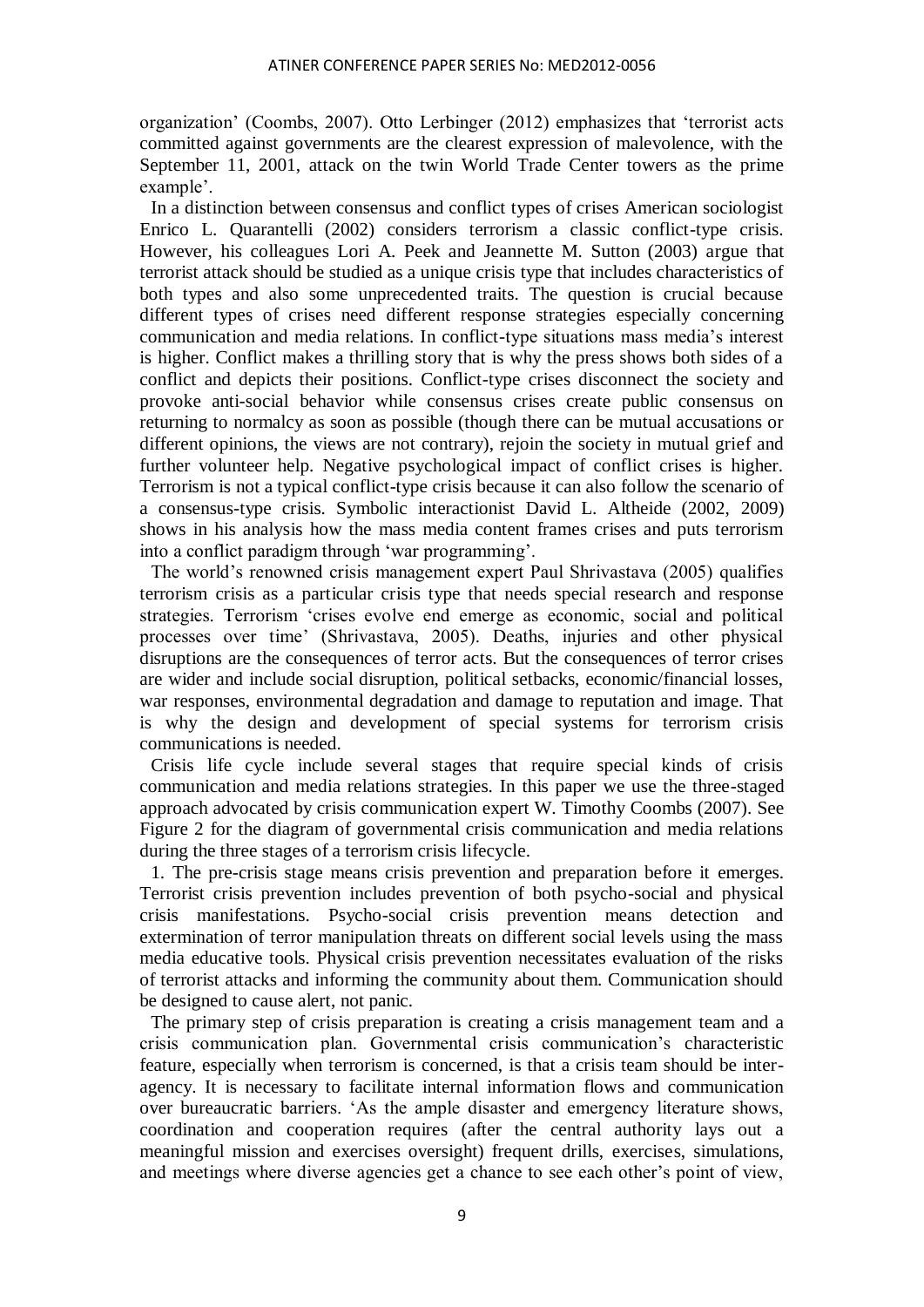establish personal contact, and build trust' (Perrow, 2011). One of the important functions within a crisis team is the role of a spokesperson that needs to be carefully selected and thoroughly trained to communicate with the media and the stakeholders. A spokesperson should be competent and trusted and have good communicative skills. During the pre-crisis period spokesperson needs to go through media rehearsals, especially practicing answering tough questions about a hypothetical terror act under time pressure and lack of data.

Crisis plan should include basic organizational and communicational crisis measures, communication channels, draft communication strategies and comments, exact contact information.

It is important to foster alliances with other concerned organizations, the media and expert community and to develop consensus communicational strategies. There should be formed a special loyal terrorism-reporting press pool. Joint media/government trainings are useful: 'exercises such as those conducted by George Washington University and the Technology Institute in Holon, Israel, which bring together government officials and media representatives to simulate government response and media coverage of mock terrorist incidents' (Perl, 1997). Paul Shrivastava (2005) argues that 'the public itself needs to be trained in first-response strategies' as well.

2. The crisis-event stage after a crisis is triggered can be characterized by: threat, urgency, uncertainty, time compression, stress, lost of control, escalation of events, crisis perception, violation of expectations, focus of attention, external interferences. The are several important rules of crisis communication that can be shortened into a motto: 'Be first, be right, be credible' (Reynolds, 2002).

The first crisis communication rule is to make a statement as quick as possible. A crisis creates an information vacuum that can be filled by any kind of information no matter provided by the official sources or not. The public attention is focused on a crisis and the media has deadlines to report about. 'If the crisis team does not supply the initial crisis information to the media, some other groups will, and they may be ill informed, misinformed, or motivated to harm the organization. The information void can become filled with rumor and speculation, not facts' (Coombs, 2007). Otto Lerbinger (2012) emphasizes that 'the first hours or, in quick-moving crises, minutes after a crisis event, are of critical importance for an organization to gain control over the reporting of the event – not only in describing what happened but in framing the event.' Silence and 'no comment' phrase make the media and the public think there is something to hide. No need to wait until all the facts are available (it can never happen). During the first news-cycle of a crisis it is enough to generally explain the crisis event and what the organization is doing to normalize the situation.

It is important to dominate the information field during a crisis. The government needs to stay the primary news source with any occasion possible to show that it keeps the situation under control. It is necessary to explain threats, risks and give recommendations to the community to prevent panic and victimization.

The authorities should avoid giving unverified information, especially about the victims or guilty. A mistake can provoke reputational losses and amplify the crisis. This is what happened after the terror act of 11 March 2004 in Madrid of which the government initially accused ETA Basque organization but the information revealed to be false. Another example is the Beslan school hostage crisis. Getting unverified and wrongly understated number of hostages from the republican authorities was interpreted by some media as an intention to hide the truth by reducing the scale of the event.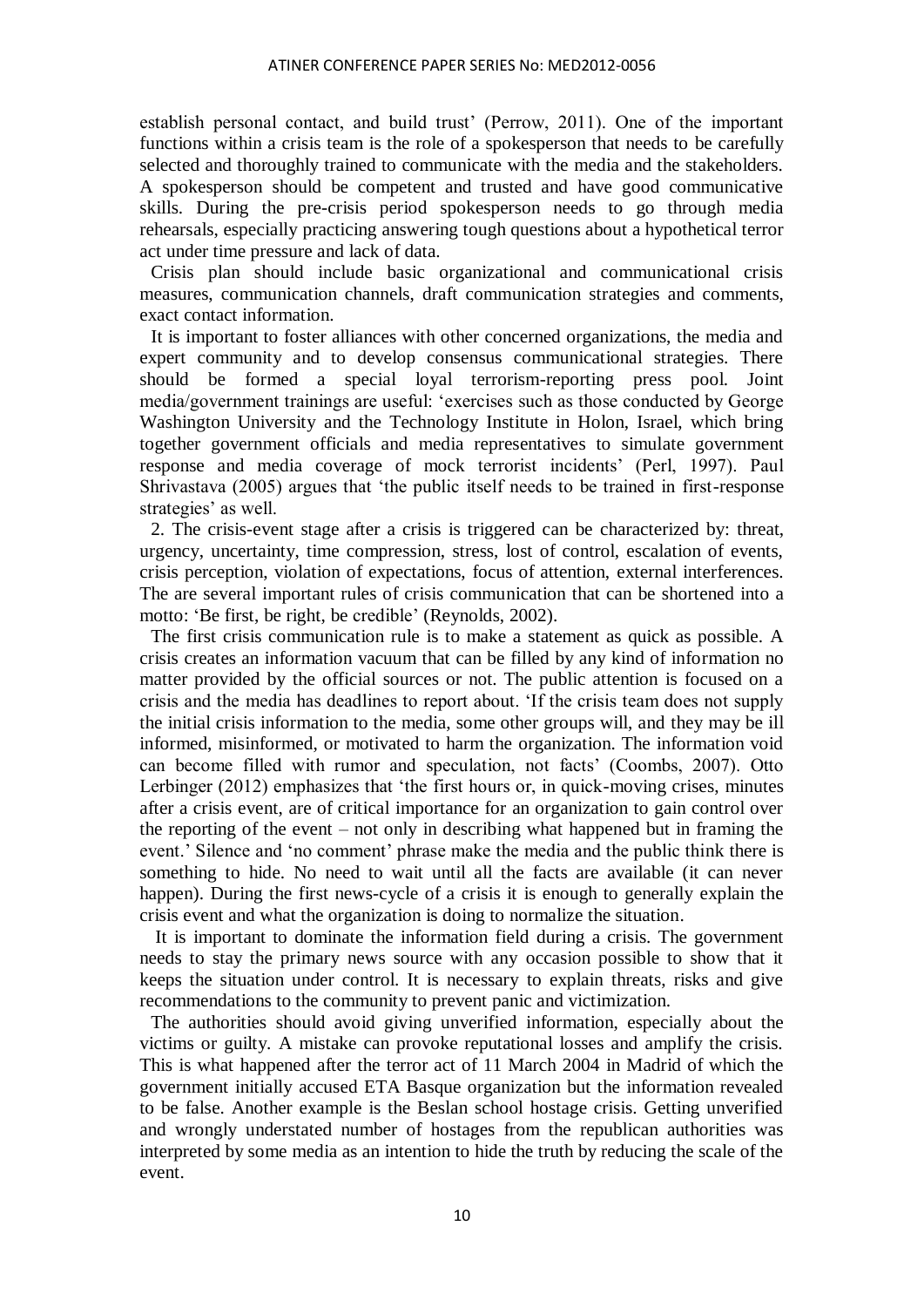There are several communicational tasks during a crisis:

1) Setting up the coordination center to elaborate the strategy and control the information flows between different agencies to help the authorities to speak with one voice.

In Russia such an inter-agency crisis communication structure was designed to face different types of crises, mostly terrorism provoked. During the years 2000-2004 it was coordinated by the Information Policy Department (officially established in March 2001, before that – the staff of the Aide to the President) that developed crisis communication strategy for different governmental structures involved in crises and established cooperation with other concerned organizations, the media and experts.

Apart from the main center, the exceptional case of the counterterrorist operation in the Chechen Republic of Russia required the creation of two more regional coordination centers: civil headquarters based on the interim Republican Administration and military headquarters based on the joint forces in the Northern Caucasus. The regional coordination centers were responsible for: coordination of all the official information flows in the counterterrorist operation's area; primary information monitoring, analyses and sending the data to the top coordination center; revealing the threats of disinformation and manipulation; primary crisis communication; field media relations. Thereby, the crisis communication's organizational structure during the terrorism crisis in Russia was pyramid-shaped with the Information Policy Department on the top and two regional coordination centers in the base. This was done to make the structure steady.

The government created a strategic multi-functioned communicative construction that consisted of a number of interconnected ideologemes and followed different objectives: argumentation of the counterterrorist operation; condemnation of the terrorists; gaining support of different target groups; managing the reputation of the authorities and of the Russian military forces; responding to disinformation and manipulation.

2) Cooperating with the media. Crisis media center for constant press-conferences, briefings and interviews with the spokesperson and other newsmakers should be designated. The place should be equipped with all the necessary conveniences such as computers, Internet, local phones, cafes, free snacks where a journalist could get help and information. If there is a need to report the events from the ground, press tours should be organized. It is also important to be omnipresent in the news-field by constantly sending press-releases and other data to the journalists.

Media relations under a crisis should represent partnership and a two-way communication. By showing concern and helpfulness, the control of the media will be exercised in a soft, not noticeable way. One of the means of soft control is giving exclusive materials to loyal journalists. Refuse to disclose the information without giving reasons should be avoided.

Besides the pool of loyal journalists prepared to report a crisis event during the precrisis stage, it is important to create a base of all the journalists that the organization communicates with during a crisis and to get feedback from them.

The media can be not only a transmitter of the organization's news but also a source of helpful information to the organization, in particular about the rumours and hostile newsmakers.

During a terrorism crisis the government and the media should cooperate to exercise joint control of interpretations (to avoid following the interpretation of the terrorists) and of verbal designations (for example, not calling terrorists rebels). During the terrorist crisis in Russia such a cooperation helped to refrain from the negative and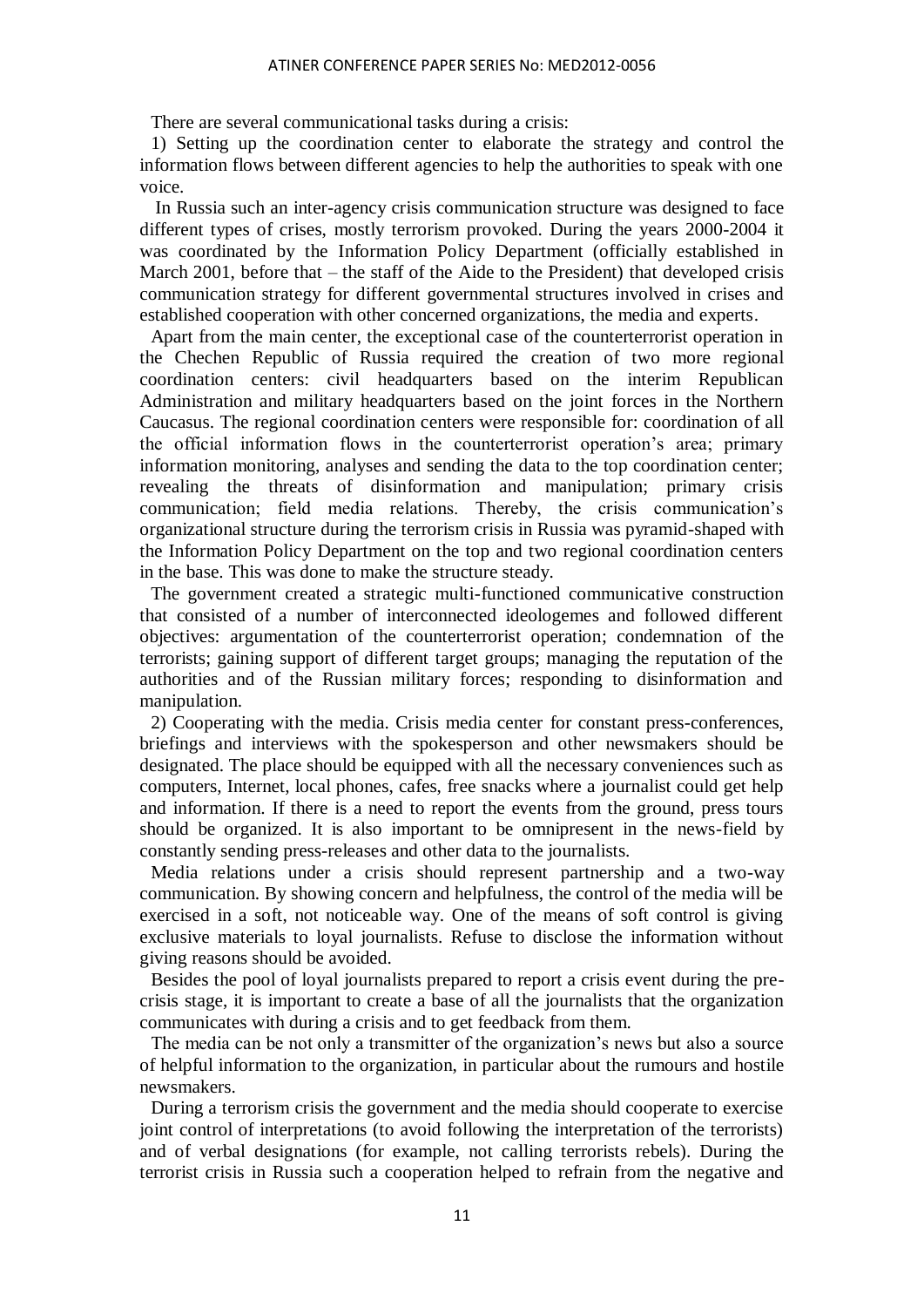unpopular war terminology (the terms 'counterterrorist operation' and 'stabilization of the situation in the Northern Caucasus' were used instead) and to avoid calling terrorists 'Islamists', 'Wahhabis' or 'Islamic extremists'.

The distribution of the following information should be strongly restricted: interviews with terrorists in direct leaving no possibility to edit them; secret details about the counter-terror or hostage release operations (during the 2002 Nord-Ost siege the terrorists got the information about the operation from the TV); intimidating details that can provoke massive panic, fear and victimization (savouring the tragic facts, showing killed or injured in details).

 3) Establishing a hotline that provides direct communication to the public by phone, e-mail and specially created Internet site.

4) Communication with the other concerned organizations, elaborating joint communicational strategies.

5) Constant monitoring of the information flows, not only the traditional media but the Internet and the social media as well, giving immediate feedback and correcting disinformation.

3. The post-crisis stage's role should not be underestimated. Mistakes during this phase can make the crisis relapse and become chronicle. And on the contrary, skilful postcrisis communication favours the organization's reputation and promotes its activities and capabilities in crisis management. The post-crisis prompt analysis of the crisis communication and its results is priceless for future cases. Follow-up crisis communications should include the report about the crisis response measures and the results of the investigation of the terror act. The situation should be clear for the public and the media to avoid further speculations or rumours. The activity of the government to handle the situation should be highlighted. As far as terrorism crises fade but do not vanish causing many psychosocial consequences, it is important to launch a public education campaign in mass media to reduce creeping post-crisis effects and resist terrorist manipulation.

Governmental crisis communication should be thoroughly analyzed. 'Evaluation data comes from the crisis records, stakeholder feedback, organizational performance measures, Internet comments, and media coverage' (Coombs, 2007). The primary methods are: 1) content-analyses of external and internal documents, media coverage and Internet comments; 2) surveys, interviews and focus-groups with the stakeholders, including members of the crisis team, representatives of partner organizations, and families of the victims. The data collected is used to modify the crisis communication plan. The crisis communication circle returns to the pre-crisis stage.

#### **Bibliography**

Altheide D. L. (2002). *Creating fear: News and the Construction of Crisis.* Hawthorne, NY: Aldine de Gruyter.

Altheide D. L. (2009). *Terror Post 9/11 and the Media.* NY: Peter Lang Publishers.

- Black, D. (2004). 'Terrorism as Social Control.' In: M. Deflem (ed.) *Terrorism and Counter-Terrorism: Criminological Perspectives*. NY: Elsevier Ltd.
- Bockstette, C. (2008). 'Jihadist Terrorist Use of Strategic Communication Management Techniques.' George C. Marshall European Center for Security Studies, Occasional Paper No. 20, December.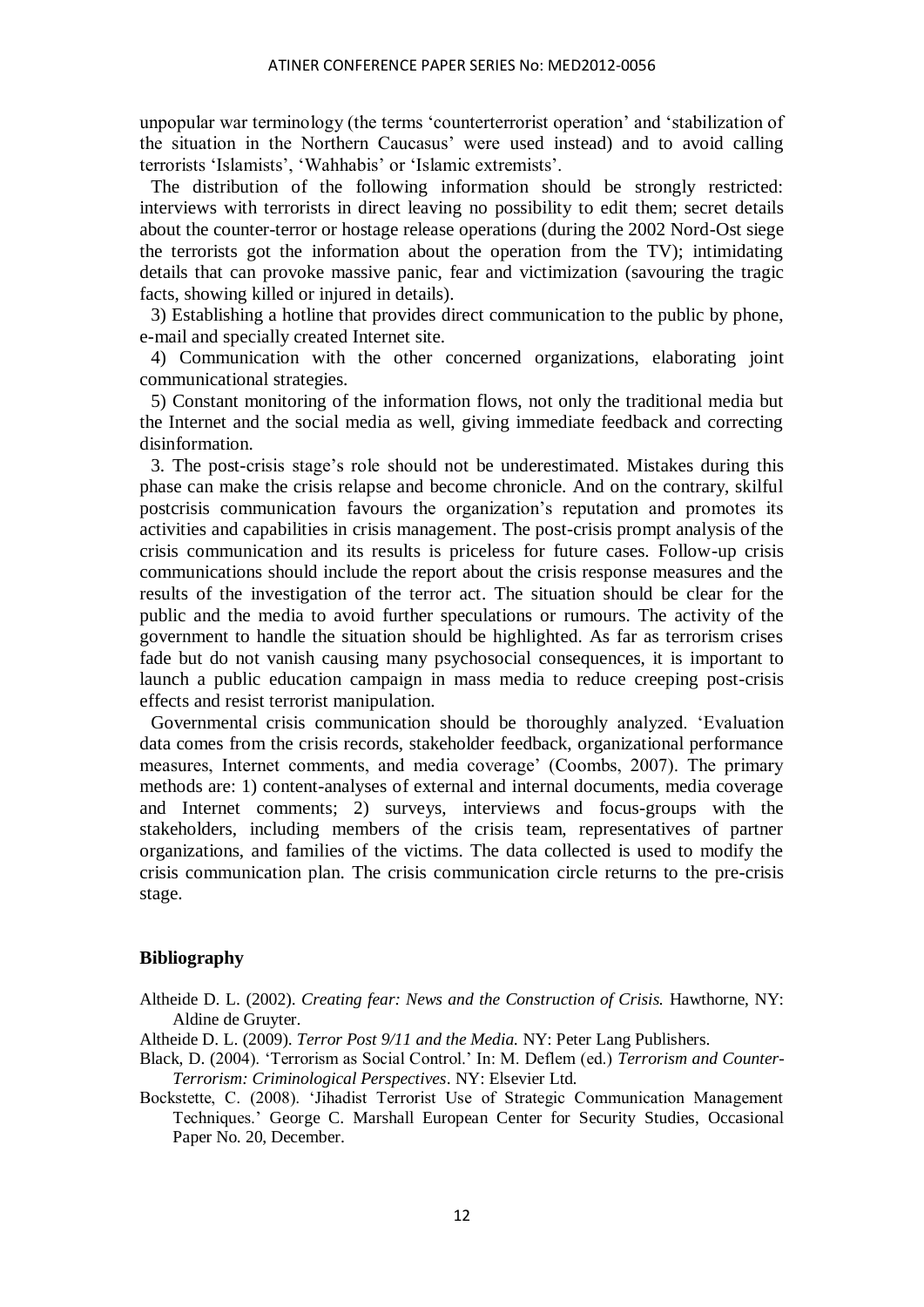- Boin, A. (2005). 'From Crisis to Disaster: Towards an Integrative Perspective.' In: R.W. Perry, E.L. Quarantelli (eds.), *What is a Disaster? New Answers to Old Questions,* 153- 172. Philadelphia, PA.: Xlibris.
- Capan, E. (2004). *Terror and suicide attacks: an Islamic perspective.* Somerset, N.J.: Light, Inc.
- Castells, M. (2009). *Communication Power.* NY: Oxford University Press Inc.
- Chriss J. J. (2007). *Social control: an introduction.* Oxford, UK: Polity Press.
- Coombs T.W. (2007). *Ongoing crisis communication: planning, managing, and responding.*  Thousand Oaks, CA: Sage Publications, Inc.
- Cullison, A. (2012). 'Islamist leader in Russia Urges Rebels to Curb Attacks.' *Wall Street Journal,* February 3.
- Jenkins, B. (1974). 'International Terrorism: A New Kind of Warfare.' // Paper presented at the Subcommittee on Foreign Affairs, House of Representatives, Congress of the United States, June 24, 1974. Available at<http://www.rand.org/pubs/papers/2008/P5261.pdf>
- Lerbinger O. (2012). *The Crisis Manager: Facing Disasters, Conflicts, and Failures.* NY: Routledge Communication Series.
- Netanyahu B. (2001). *Fighting Terrorism. How Democracies Can Defeat the International Terrorist Network.* NY: Farrar, Straus and Giroux
- Peek L.A., Sutton J.N. (2003) 'An Exploratory Comparison of Disasters, Riots and Terrorist Acts.' *Disasters,* 27 (4): 319-335.
- Perl R.F. (1997). 'Terrorism, the Media, and the Government: Perspectives, Trends, and Options for Policymakers.' Congressional Research Service Report 97-960, October 22.
- Perrow C. (2011). *The next catastrophe: reducing our vulnerabilities to natural, industrial, and terrorist disasters.* NJ: Princeton University Press.
- Quarantelli E.L. (2002). 'The Role of the Mass Communication System in Natural and Technological Disasters and Possible Extrapolations to Terrorism Situations.' Paper presented at the Natural Disasters Roundtable held by the National Academy of Sciences on Countering Terrorism: Lessons Learned From Natural and Technological Disasters, February 28, in Washington, D.C.
- Reynolds B. (2002). *Crisis and Emergency Risk Communication.* Atlanta: Centers for Disease Control and Prevention. Available at [http://www.bt.cdc.gov/cerc/pdf/CERC-](http://www.bt.cdc.gov/cerc/pdf/CERC-SEPT02.pdf)[SEPT02.pdf.](http://www.bt.cdc.gov/cerc/pdf/CERC-SEPT02.pdf)
- Sapriel, C. (2011). 'Crisis Communication: Moving from Tactical Response to Proactive Crisis Preparedness' In: T. L. Gillis (ed.), *The IABC Handbook of Organizational Communication: A Guide to Internal Communication, Public Relations, Marketing, and Leadership,* 151-164. San Francisco, CA: Jossey-Bass.
- Shrivastava P. (2005). 'Managing Risks in the Age of Terror.' *Risk Management: An International Journal,* 7 (1): 63-70.
- Thomas, T.L. (2003). 'Al Qaeda and the Internet: The Danger of "Cyberplanning»".' *Parameters*, Spring 2003: 112-123.
- Wynter L.E. (1993). 'Word of Mouth Can Be A Weapon' // *Wall Street Journal*, October 16.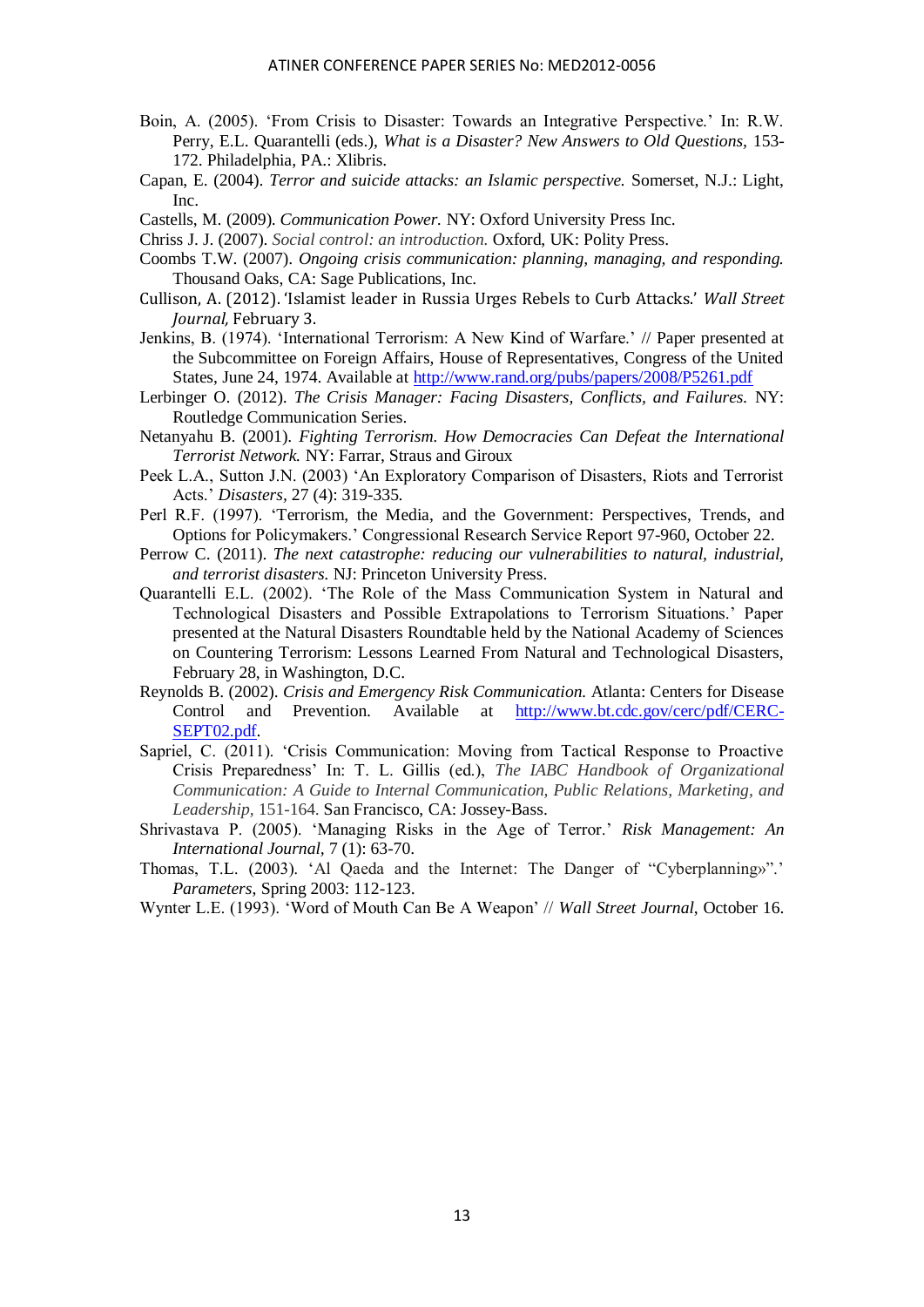#### ATINER CONFERENCE PAPER SERIES No: MED2012-0056



## **Figure 1. Communication Circle of Terrorism.**